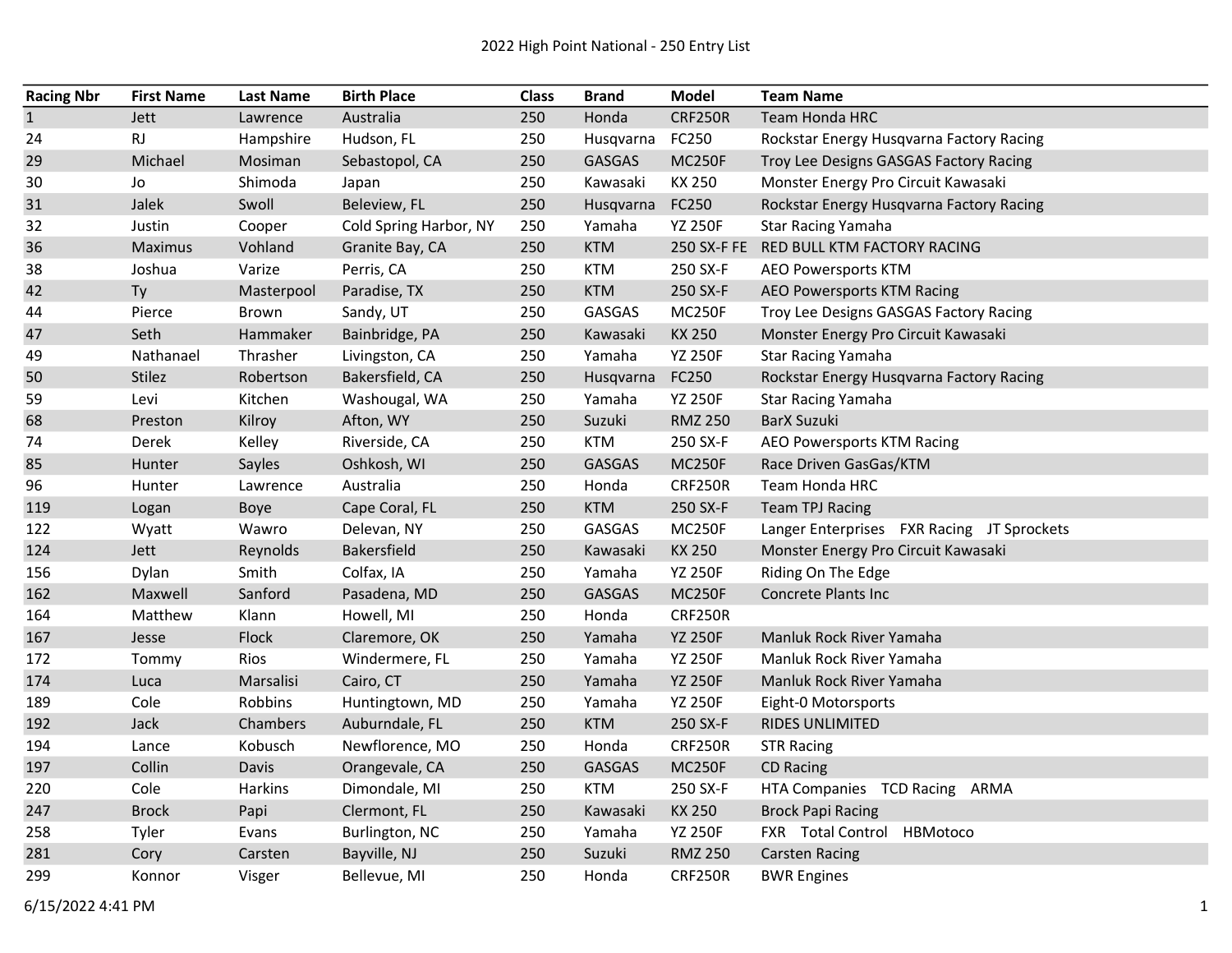| <b>Racing Nbr</b> | <b>First Name</b> | <b>Last Name</b> | <b>Birth Place</b>  | <b>Class</b> | <b>Brand</b>    | <b>Model</b>    | <b>Team Name</b>                                 |
|-------------------|-------------------|------------------|---------------------|--------------|-----------------|-----------------|--------------------------------------------------|
| 301               | Jordan            | Jarvis           | Clayton, NC         | 250          | Yamaha          | <b>YZ 250F</b>  | Riding On The Edge                               |
| 329               | Matthew           | Leblanc          | Breaux Bridge, LA   | 250          | Yamaha          | <b>YZ 250F</b>  |                                                  |
| 331               | Derek             | <b>Drake</b>     | San Luis Obispo, CA | 250          | Suzuki          | <b>RMZ 250</b>  | <b>BarX Suzuki</b>                               |
| 337               | Slade             | Smith            | South Africa        | 250          | Yamaha          | <b>YZ 250F</b>  | Moose Racing Alpinestars EKS Goggles             |
| 341               | Evan              | Haimowitz        | Saint John's, FL    | 250          | Yamaha          | <b>YZ 250F</b>  | <b>Team TPJ Racing</b>                           |
| 343               | Carter            | <b>Biese</b>     | Appleton, WI        | 250          | Yamaha          | <b>YZ 250F</b>  |                                                  |
| 351               | Jack              | Rogers           | Brookeville, MD     | 250          | Kawasaki        | <b>KX 250</b>   |                                                  |
| 356               | Alessio           | Sasso            | Poway, CA           | 250          | <b>KTM</b>      | 250 SX-F        |                                                  |
| 362               | <b>Braden</b>     | Gray             | Lewisburg, OH       | 250          | Kawasaki        | <b>KX 250F</b>  | <b>Gray Racing</b>                               |
| 366               | Blaze             | Cremaldi         | Rochester, NY       | 250          | Kawasaki        | <b>KX 250F</b>  | DJR Racing Motosport Oneal Hinson Racing         |
| 372               | Hayden            | Hefner           | Taylorsville, NC    | 250          | <b>KTM</b>      | 250 SX-F        | South of the Border 6-D Helmets IMPEX Auto Sales |
| 375               | Lawrence          | Fortin III       | Tolland, CT         | 250          | <b>KTM</b>      | 250 SX-F        | ZRT Throttle EVANS 6D Helmets                    |
| 376               | Thomas            | Welch            | Charlotte Hall, MD  | 250          | Yamaha          | <b>YZ 250F</b>  | ClubMX Triangle Cycles Yamaha                    |
| 388               | <b>Brandon</b>    | Ray              | Fremont, CA         | 250          | Husqvarna       | <b>FC250 RE</b> | The Bud Builders LLC / Blood Money Racing        |
| 411               | Nicholas          | Romano           | <b>Bayside NY</b>   | 250          | Yamaha          | <b>YZ 250F</b>  | <b>Star Racing Yamaha</b>                        |
| 418               | Zach              | Peters           | Lakeville, OH       | 250          | Kawasaki        | KX 250          | True MX Vert MX Graphics Pro Action Suspension   |
| 422               | Steven            | Keil             | Delta, OH           | 250          | Honda           | <b>CRF250R</b>  | <b>SLK Motosports</b>                            |
| 425               | Joshua            | Leininger        | Wesley Chapel, FL   | 250          | Honda           | <b>CRF250R</b>  | Fly Xtreme Powersports JGR                       |
| 464               | <b>Doc</b>        | Smith            | Chandler, TX        | 250          | <b>KTM</b>      | 250 SX-F        |                                                  |
| 470               | Ethan             | Day              | Twin Lake, MI       | 250          | Kawasaki        | KX 250          |                                                  |
| 504               | Gerhard           | Matamoros        | Honduras            | 250          | <b>KTM</b>      | 250 SX-F FE     | <b>Invictus Speed Crew</b>                       |
| 505               | Nicholas          | Peccarelli       | Nutley, NJ          | 250          | Kawasaki        | KX 250          | O'Neal 100% Engine Ice                           |
| 507               | Thomas            | Lanphear         | Westerly, RI        | 250          | <b>KTM</b>      | 250 SX-F        | <b>FXR</b><br>RPE Waste Service Majcher Builders |
| 533               | Josiah            | Natzke           | New Zealand         | 250          | Kawasaki        | KX 250          |                                                  |
| 544               | Noah              | Willbrandt       | Waterford, MI       | 250          | Yamaha          | <b>YZ 250F</b>  | <b>Snirt Racing</b>                              |
| 554               | Wade              | <b>Brommel</b>   | Indianola, IA       | 250          | Yamaha          | <b>YZ 250F</b>  | Riding On The Edge                               |
| 560               | Kyle              | Murdoch          | Winchendon, MA      | 250          | Husqvarna       | FC250           | <b>Murdoch Racing</b>                            |
| 564               | Dylan             | Hess             | Savage, MN          | 250          | GASGAS          | <b>MC250F</b>   | <b>Hess Motorsports</b>                          |
| 572               | Chase             | Witmer           | Ashland, OH         | 250          | Yamaha          | <b>YZ 250F</b>  | DH1 Mods SRS Suspension Wit's Construction       |
| 574               | Ryan              | Lechien          | Johnsonburg, PA     | 250          | Yamaha          | <b>YZ 250F</b>  | <b>Rocket Valley Motorsports</b>                 |
| 575               | Cory              | Rogers           | Chester VA          | 250          | Husqvarna       | FC250           |                                                  |
| 604               | Max               | Miller           | Springfield         | 250          | <b>KTM</b>      | 250 SX-F        | RIDES UNLIMITED                                  |
| 672               | <b>Brandon</b>    | Pederson         | Los Fresnos, TX     | 250          | <b>KTM</b>      | 250 SX-F        |                                                  |
| 673               | Landon            | Armbruster       | Brookville, OH      | 250          | <b>KTM</b>      | 250 SX-F        | <b>Central Collision Repair</b>                  |
| 675               | Kyle              | Dillin           | Middletown, NY      | 250          | Husqvarna TC250 |                 | <b>Dillin Racing</b>                             |
| 733               | Alex              | Ransom           | Saint Augustine, FL | 250          | Yamaha          | <b>YZ 250F</b>  | <b>Team TPJ Racing</b>                           |